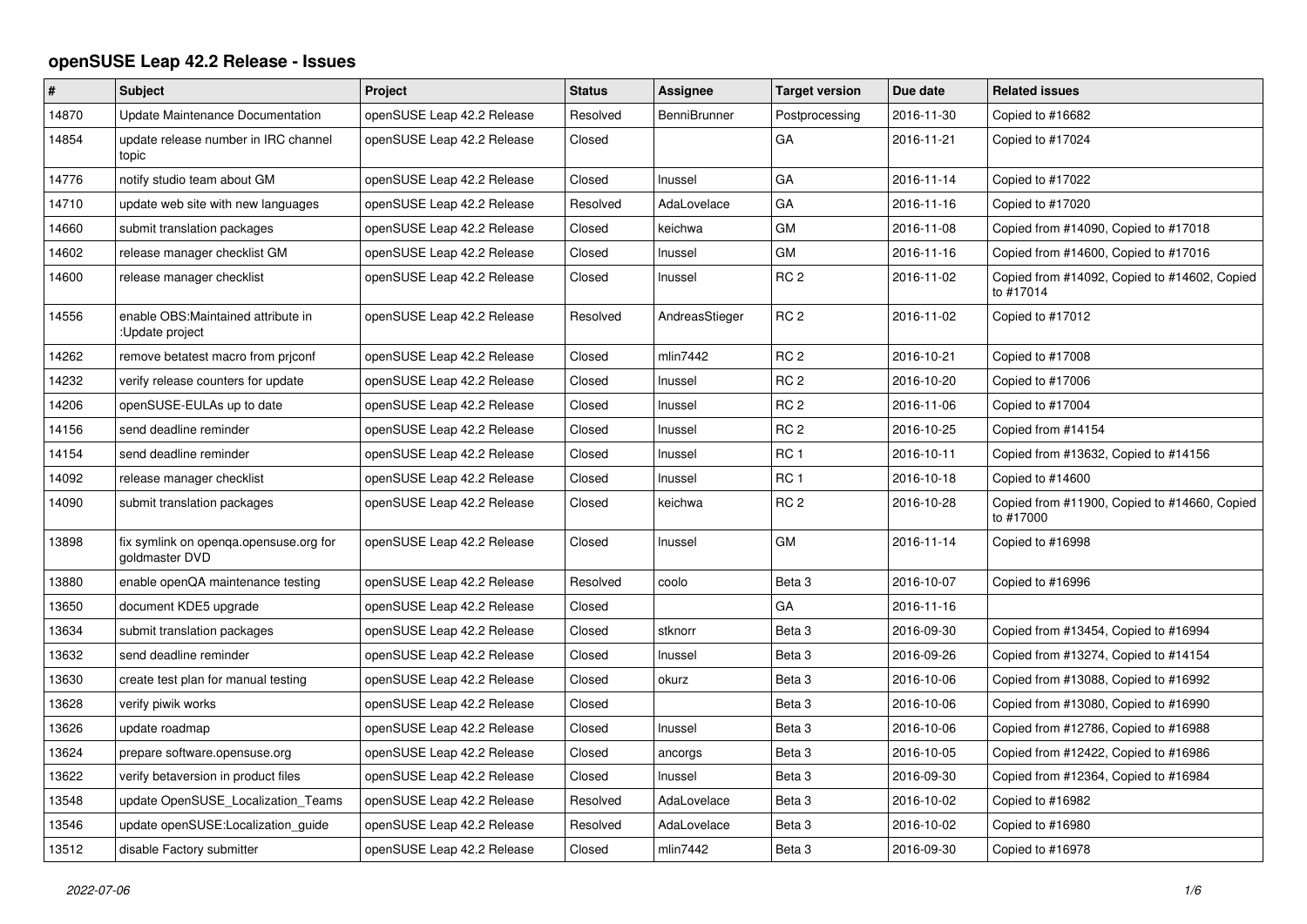| #     | <b>Subject</b>                                                                          | Project                    | <b>Status</b> | Assignee    | <b>Target version</b> | Due date   | <b>Related issues</b>                                     |
|-------|-----------------------------------------------------------------------------------------|----------------------------|---------------|-------------|-----------------------|------------|-----------------------------------------------------------|
| 13506 | figure out what to do about yast self<br>updates                                        | openSUSE Leap 42.2 Release | Closed        | Inussel     |                       | 2016-09-14 |                                                           |
| 13454 | submit translation packages                                                             | openSUSE Leap 42.2 Release | Closed        | keichwa     | Beta 2                | 2016-09-16 | Copied from #13452, Copied to #13634, Copied<br>to #16974 |
| 13452 | submit translation packages                                                             | openSUSE Leap 42.2 Release | Resolved      |             | Beta 1                | 2016-08-26 | Copied from #11900, Copied to #13454, Copied<br>to #16972 |
| 13450 | Create social media backgrounds and<br>badges                                           | openSUSE Leap 42.2 Release | Closed        |             | GA                    | 2016-11-14 | Copied from #9068, Copied to #16696                       |
| 13448 | translate social media messages                                                         | openSUSE Leap 42.2 Release | Closed        |             | GA                    | 2016-11-14 | Copied from #9060, Copied to #16970                       |
| 13444 | Make sure we have the right people<br>prepared to send out the social media<br>messages | openSUSE Leap 42.2 Release | Resolved      | ddemaio     | GA                    | 2016-11-14 | Copied from #9056, Copied to #16968                       |
| 13440 | Social media marketing                                                                  | openSUSE Leap 42.2 Release | Resolved      | ddemaio     | GA                    | 2016-11-14 | Copied from #9052, Copied to #16694                       |
| 13438 | release party poster                                                                    | openSUSE Leap 42.2 Release | Closed        |             | GA                    | 2016-11-09 | Copied from #9050, Copied to #16964                       |
| 13436 | Create event pages on Facebook,<br>Google+                                              | openSUSE Leap 42.2 Release | Rejected      | ddemaio     | GA                    | 2016-11-09 | Copied from #9048, Copied to #16962                       |
| 13434 | Update release party wiki pages                                                         | openSUSE Leap 42.2 Release | Resolved      | AdaLovelace | GA                    | 2016-11-09 | Copied from #9046, Copied to #16960                       |
| 13432 | Write release party invitation article                                                  | openSUSE Leap 42.2 Release | Resolved      | ddemaio     | GA                    | 2016-11-09 | Copied from #9044, Copied to #16958                       |
| 13430 | <b>Release Parties</b>                                                                  | openSUSE Leap 42.2 Release | Resolved      | ddemaio     | GA                    | 2016-11-09 | Copied from #9042, Copied to #16956                       |
| 13422 | software.opensuse.org                                                                   | openSUSE Leap 42.2 Release | Closed        | ancorgs     | GA                    | 2016-11-16 | Copied from #8764, Copied to #16954                       |
| 13420 | translate release announcement                                                          | openSUSE Leap 42.2 Release | Closed        |             | GA                    | 2016-11-11 | Copied from #9138, Copied to #16952                       |
| 13418 | Gather info from major pieces of our<br>release onto Major_features page                | openSUSE Leap 42.2 Release | Rejected      | ddemaio     | GA                    | 2016-11-09 | Copied from #9108, Copied to #16950                       |
| 13416 | Add features from distrowatch                                                           | openSUSE Leap 42.2 Release | Rejected      | ddemaio     | GA                    | 2016-11-09 | Copied from #9106, Copied to #16948                       |
| 13414 | Get technical review                                                                    | openSUSE Leap 42.2 Release | Resolved      | ddemaio     | GA                    | 2016-11-09 | Copied from #9104, Copied to #16946                       |
| 13412 | Get features page finished                                                              | openSUSE Leap 42.2 Release | Resolved      | ddemaio     | GA                    | 2016-11-09 | Copied from #9102, Copied to #16944                       |
| 13410 | Move Major Features to feature guide<br>page                                            | openSUSE Leap 42.2 Release | Resolved      | ddemaio     | GA                    | 2016-11-09 | Copied from #9100, Copied to #16942                       |
| 13408 | Write the Feature Guide                                                                 | openSUSE Leap 42.2 Release | Resolved      | ddemaio     | GA                    | 2016-11-09 | Copied from #9098, Copied to #16940                       |
| 13406 | send press kit                                                                          | openSUSE Leap 42.2 Release | Resolved      | ddemaio     | GA                    | 2016-11-11 | Copied from #9096, Copied to #16938                       |
| 13404 | Assemble press kit.                                                                     | openSUSE Leap 42.2 Release | Resolved      | ddemaio     | GA                    | 2016-11-09 | Copied from #9094, Copied to #16936                       |
| 13402 | Write 'reviewers guide', the mail for the<br>press                                      | openSUSE Leap 42.2 Release | Resolved      | ddemaio     | GA                    | 2016-11-07 | Copied from #9092, Copied to #16934                       |
| 13400 | Create list of people who can be<br>interviewed                                         | openSUSE Leap 42.2 Release | Resolved      | ddemaio     | GA                    | 2016-11-16 | Copied from #9090, Copied to #16932                       |
| 13398 | Create a Press Kit and send it to the press                                             | openSUSE Leap 42.2 Release | Resolved      | ddemaio     | GA                    | 2016-11-16 | Copied from #9088, Copied to #16930                       |
| 13396 | Get quotes from important people                                                        | openSUSE Leap 42.2 Release | Resolved      | ddemaio     | GA                    | 2016-11-07 | Copied from #9086, Copied to #16928                       |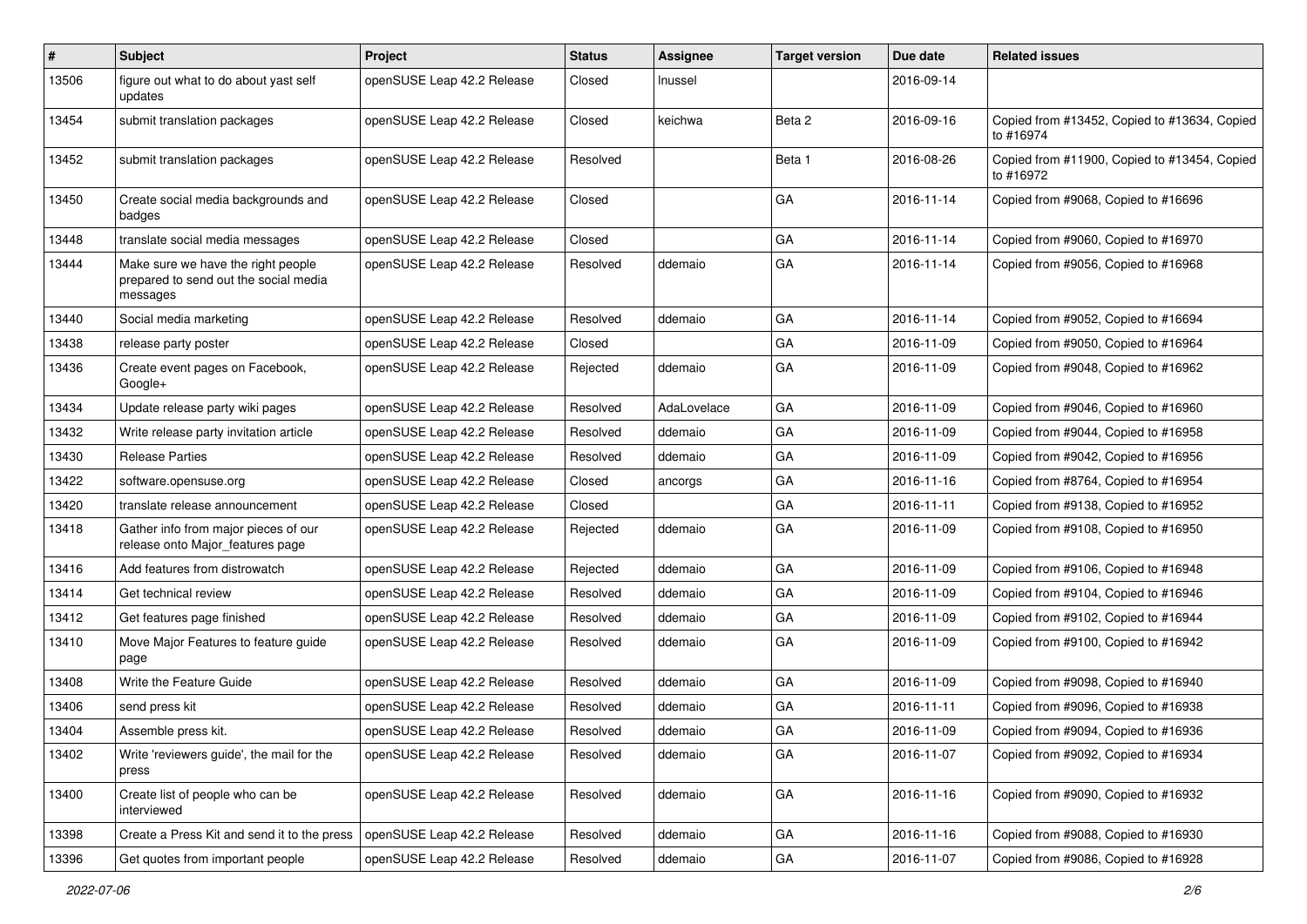| $\sharp$ | <b>Subject</b>                                                            | Project                    | <b>Status</b> | Assignee    | <b>Target version</b> | Due date   | <b>Related issues</b>               |
|----------|---------------------------------------------------------------------------|----------------------------|---------------|-------------|-----------------------|------------|-------------------------------------|
| 13394    | Let our PR Agencies have one last look at<br>the announcement             | openSUSE Leap 42.2 Release | Rejected      | ddemaio     | GA                    | 2016-11-09 | Copied from #9084, Copied to #16926 |
| 13392    | Get feedback on the draft press announce                                  | openSUSE Leap 42.2 Release | Resolved      | ddemaio     | GA                    | 2016-11-04 | Copied from #9082, Copied to #16924 |
| 13390    | Create a draft press announcement                                         | openSUSE Leap 42.2 Release | Resolved      | ddemaio     | GA                    | 2016-11-04 | Copied from #9080, Copied to #16922 |
| 13388    | <b>Write Press Announcement</b>                                           | openSUSE Leap 42.2 Release | Resolved      | ddemaio     | GA                    | 2016-11-09 | Copied from #9078, Copied to #16920 |
| 13386    | Write community announcement for<br>news.o.o                              | openSUSE Leap 42.2 Release | Resolved      | ddemaio     | GA                    | 2016-11-09 | Copied from #9076, Copied to #16918 |
| 13384    | Get screenshots taken                                                     | openSUSE Leap 42.2 Release | Resolved      | ddemaio     | GA                    | 2016-11-09 | Copied from #9074, Copied to #16916 |
| 13372    | update wiki                                                               | openSUSE Leap 42.2 Release | Resolved      | bmwiedemann | GA                    | 2016-11-16 | Copied from #9136, Copied to #16910 |
| 13370    | update shop.opensuse.org                                                  | openSUSE Leap 42.2 Release | Closed        |             | GA                    | 2016-11-16 | Copied from #9134, Copied to #16908 |
| 13368    | request new box image and link                                            | openSUSE Leap 42.2 Release | Resolved      | bmwiedemann | GA                    | 2016-11-16 | Copied from #9132, Copied to #16906 |
| 13366    | shop.opensuse.org                                                         | openSUSE Leap 42.2 Release | Closed        |             | GA                    | 2016-11-16 | Copied from #9130, Copied to #16904 |
| 13364    | notify mirror admins                                                      | openSUSE Leap 42.2 Release | Resolved      | Inussel     | GA                    | 2016-11-11 | Copied from #9382, Copied to #16902 |
| 13362    | set up update-test project                                                | openSUSE Leap 42.2 Release | Closed        |             | GA                    | 2016-11-16 | Copied from #9304, Copied to #16900 |
| 13360    | adjust knapsack for GM                                                    | openSUSE Leap 42.2 Release | Closed        | aplanas     | GA                    | 2016-11-11 | Copied from #9152, Copied to #16898 |
| 13356    | change openSUSE-current                                                   | openSUSE Leap 42.2 Release | Closed        |             | GA                    | 2016-11-16 | Copied from #9148, Copied to #16896 |
| 13354    | Switch count down to hourly rendering                                     | openSUSE Leap 42.2 Release | Closed        |             | GA                    | 2016-11-16 | Copied from #9146, Copied to #16894 |
| 13350    | make GM images available                                                  | openSUSE Leap 42.2 Release | Closed        |             | GA                    | 2016-11-11 | Copied from #9142, Copied to #16892 |
| 13348    | install google alerts                                                     | openSUSE Leap 42.2 Release | Resolved      | ddemaio     | GA                    | 2016-11-16 | Copied from #9140, Copied to #16890 |
| 13346    | Update the rsync modules to include new<br>ISO and repo                   | openSUSE Leap 42.2 Release | Closed        | gschlotter  | GA                    | 2016-11-14 | Copied from #9128, Copied to #16888 |
| 13344    | Publish an article asking people to help<br>promote the upcoming release. | openSUSE Leap 42.2 Release | Rejected      | ddemaio     | GA                    | 2016-09-29 | Copied from #9126, Copied to #16886 |
| 13342    | Adapt http://mirrors.opensuse.org to list<br>the new release              | openSUSE Leap 42.2 Release | Resolved      | gschlotter  | GA                    | 2016-11-05 | Copied from #8772, Copied to #16884 |
| 13340    | get openSUSE in the Cloud                                                 | openSUSE Leap 42.2 Release | Closed        |             | GA                    | 2016-11-16 | Copied from #8728, Copied to #16882 |
| 13338    | tell maintenance&security about GM                                        | openSUSE Leap 42.2 Release | Closed        |             | GA                    | 2016-11-11 | Copied from #8726, Copied to #16880 |
| 13336    | ask maintenance to remove the test<br>updates                             | openSUSE Leap 42.2 Release | Closed        |             | GA                    | 2016-11-15 | Copied from #8724, Copied to #16878 |
| 13334    | sync the release to the mirrors                                           | openSUSE Leap 42.2 Release | Closed        |             | GA                    | 2016-11-11 | Copied from #8722, Copied to #16876 |
| 13332    | find external BT seeders                                                  | openSUSE Leap 42.2 Release | Closed        |             | GA                    | 2016-11-14 | Copied from #8718                   |
| 13330    | remind opensuse.org admins of release                                     | openSUSE Leap 42.2 Release | Closed        |             | GA                    | 2016-11-14 | Copied from #8716, Copied to #16872 |
| 13328    | marketing brainstorm session                                              | openSUSE Leap 42.2 Release | Resolved      | ddemaio     | GA                    | 2016-10-26 | Copied from #8714, Copied to #16870 |
| 13326    | communicate GM issues to marketing                                        | openSUSE Leap 42.2 Release | Resolved      | ddemaio     | GA                    | 2016-11-16 | Copied from #8712, Copied to #16868 |
| 13324    | publish docu                                                              | openSUSE Leap 42.2 Release | Closed        |             | GA                    | 2016-11-16 | Copied from #8710, Copied to #16866 |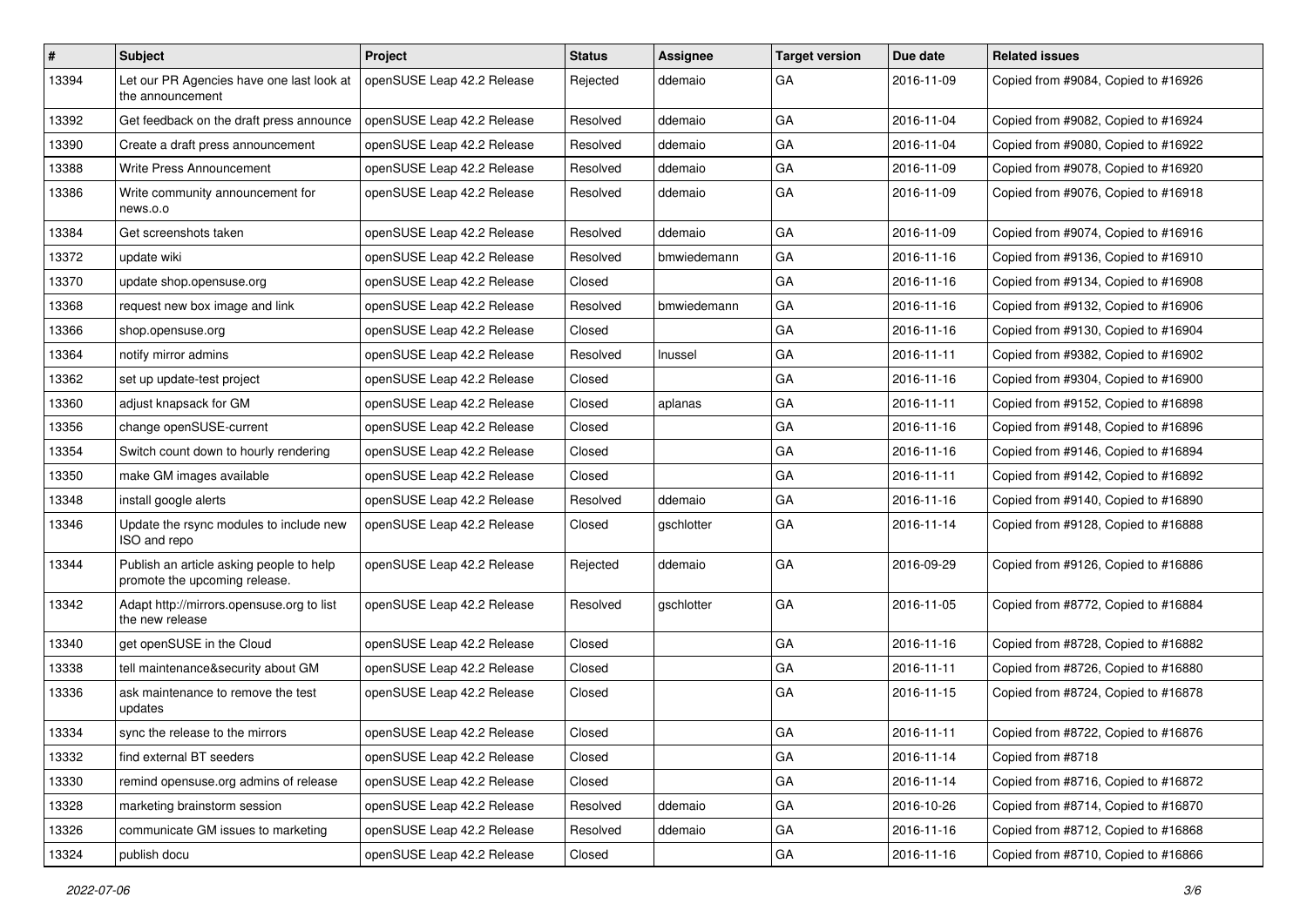| $\vert$ # | <b>Subject</b>                                             | Project                    | <b>Status</b> | Assignee     | <b>Target version</b> | Due date   | <b>Related issues</b>                                                                         |
|-----------|------------------------------------------------------------|----------------------------|---------------|--------------|-----------------------|------------|-----------------------------------------------------------------------------------------------|
| 13320     | fix upgrade instructions in wiki                           | openSUSE Leap 42.2 Release | Resolved      | AdaLovelace  | GA                    | 2016-11-13 | Copied from #9038, Copied to #16864                                                           |
| 13318     | create basic wiki structure for new release                | openSUSE Leap 42.2 Release | Resolved      | AdaLovelace  | GA                    | 2016-10-20 | Copied from #9036, Copied to #16862                                                           |
| 13316     | check all wiki pages on release day                        | openSUSE Leap 42.2 Release | Closed        |              | GA                    | 2016-11-16 | Copied from #9034, Copied to #16860                                                           |
| 13314     | install Leap 42.2 wiki pages as default                    | openSUSE Leap 42.2 Release | Closed        |              | GA                    | 2016-11-13 | Copied from #9032, Copied to #16858                                                           |
| 13312     | update wiki pages                                          | openSUSE Leap 42.2 Release | Closed        | AdaLovelace  | GA                    | 2016-11-17 | Copied from #9030, Copied to #16856                                                           |
| 13310     | move previous release to archive                           | openSUSE Leap 42.2 Release | Resolved      | AdaLovelace  | GA                    | 2016-11-13 | Copied from #9028, Copied to #16854                                                           |
| 13308     | update opensuse wiki                                       | openSUSE Leap 42.2 Release | Resolved      | AdaLovelace  | GA                    | 2016-11-17 | Copied from #9026, Copied to #16852                                                           |
| 13274     | send deadline reminder                                     | openSUSE Leap 42.2 Release | Closed        | Inussel      | Beta 2                | 2016-09-09 | Copied to #13632                                                                              |
| 13264     | <b>Security Audit</b>                                      | openSUSE Leap 42.2 Release | Closed        |              | <b>GM</b>             | 2016-11-18 | Copied from #13262, Copied to #16850                                                          |
| 13262     | <b>Security Audit</b>                                      | openSUSE Leap 42.2 Release | Closed        | msmeissn     | RC <sub>1</sub>       | 2016-10-24 | Copied from #13260, Copied to #13264, Copied<br>to #16848                                     |
| 13260     | <b>Security Audit</b>                                      | openSUSE Leap 42.2 Release | Resolved      | msmeissn     | Beta 2                | 2016-09-15 | Copied to #13262, Copied to #16846                                                            |
| 13256     | disable iso download in openQA                             | openSUSE Leap 42.2 Release | Closed        |              | GA                    | 2016-11-15 | Copied to #16844                                                                              |
| 13254     | check which packages turned into a fork                    | openSUSE Leap 42.2 Release | Resolved      | dimstar      | Beta 2                | 2016-09-13 | Copied to #16842                                                                              |
| 13240     | evaluate results of manual testing with<br>release manager | openSUSE Leap 42.2 Release | Closed        |              | GM                    | 2016-11-08 | Copied from #9308, Copied to #16840                                                           |
| 13238     | call to update release notes                               | openSUSE Leap 42.2 Release | Closed        | AdaLovelace  | GM                    | 2016-11-08 | Copied from #9292, Copied to #16838                                                           |
| 13234     | merge back maintenance updates                             | openSUSE Leap 42.2 Release | Closed        |              | GM                    | 2016-11-09 | Copied from #9016, Copied to #16836                                                           |
| 13232     | remove test updates from the patterns                      | openSUSE Leap 42.2 Release | Closed        |              | GM                    | 2016-11-09 | Copied from #4042, Copied to #16834                                                           |
| 13226     | create repo-md, ARCHIVES.gz,<br>ChangeLog, Is-IR.gz etc    | openSUSE Leap 42.2 Release | Closed        | Inussel      | Beta 1                | 2016-08-26 | Copied from #3450, Copied to #16832                                                           |
| 13224     | Publish announcement of Beta 1                             | openSUSE Leap 42.2 Release | Closed        | ddemaio      | Beta 1                | 2016-08-31 | Copied from #3440, Copied to #16830                                                           |
| 13190     | translate plasma-pk-updates                                | openSUSE Leap 42.2 Release | Closed        |              | Beta 2                | 2016-09-15 | Copied to #16828                                                                              |
| 13104     | <b>IPRQ</b>                                                | openSUSE Leap 42.2 Release | Closed        | Inussel      | GM                    | 2016-11-11 | Copied from #4086, Copied to #16826                                                           |
| 13102     | tell nvidia packager to upload drivers                     | openSUSE Leap 42.2 Release | Closed        | sndirsch     | Beta 2                | 2016-09-21 | Copied from #4232, Copied to #16824                                                           |
| 13100     | Send Gold Master announcement for<br>developers            | openSUSE Leap 42.2 Release | Closed        |              | GM                    | 2016-11-11 | Copied from #4088, Copied to #16822                                                           |
| 13098     | check manual was generated for OSP                         | openSUSE Leap 42.2 Release | Closed        |              | GM                    | 2016-11-11 | Copied from #4084, Copied to #16820                                                           |
| 13096     | announce GM deadline internally                            | openSUSE Leap 42.2 Release | Closed        |              | GM                    | 2016-11-04 | Copied from #4016, Copied to #16818                                                           |
| 13092     | create test plan for manual testing                        | openSUSE Leap 42.2 Release | Resolved      | okurz        | RC <sub>2</sub>       | 2016-11-02 | Copied from #13086                                                                            |
| 13090     | create test plan for manual testing                        | openSUSE Leap 42.2 Release | Closed        | maritawerner | RC <sub>1</sub>       | 2016-10-18 | Copied from #13086                                                                            |
| 13088     | create test plan for manual testing                        | openSUSE Leap 42.2 Release | Closed        | maritawerner | Beta 2                | 2016-09-21 | Copied from #13086, Copied to #13630                                                          |
| 13086     | create test plan for manual testing                        | openSUSE Leap 42.2 Release | Closed        | maritawerner | Beta 1                | 2016-08-31 | Copied from #11880, Copied to #13088, Copied<br>to #13090, Copied to #13092, Copied to #16816 |
| 13084     | verify piwik works                                         | openSUSE Leap 42.2 Release | Resolved      | ddemaio      | GA                    | 2016-11-16 | Copied from #13078, Copied to #16814                                                          |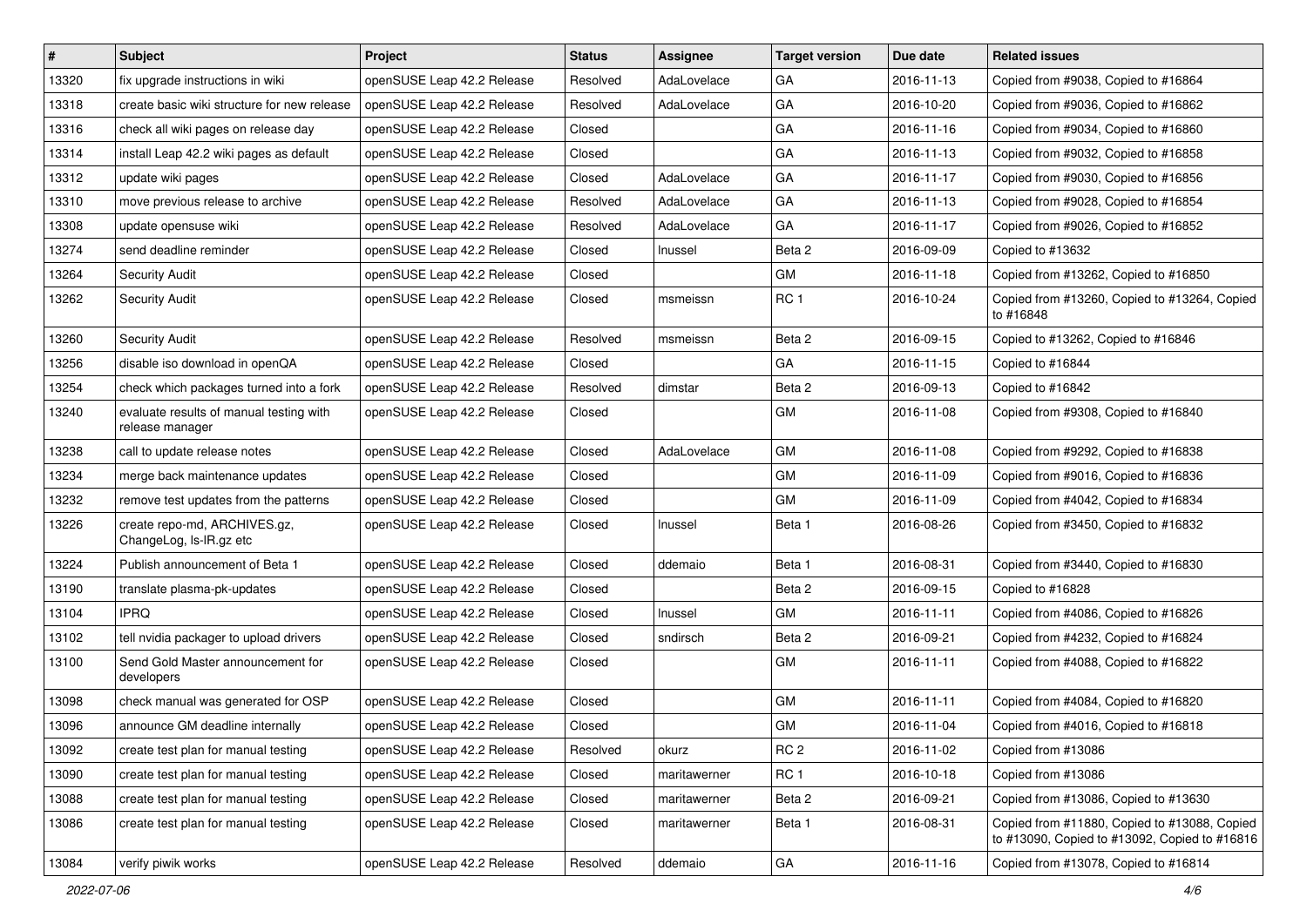| $\vert$ # | Subject                                 | <b>Project</b>             | <b>Status</b> | Assignee   | <b>Target version</b> | Due date   | <b>Related issues</b>                                                                         |
|-----------|-----------------------------------------|----------------------------|---------------|------------|-----------------------|------------|-----------------------------------------------------------------------------------------------|
| 13082     | verify piwik works                      | openSUSE Leap 42.2 Release | Closed        | ddemaio    | RC <sub>2</sub>       | 2016-11-02 | Copied from #13078, Copied to #16812                                                          |
| 13080     | verify piwik works                      | openSUSE Leap 42.2 Release | Closed        | ddemaio    | Beta 2                | 2016-09-21 | Copied from #13078, Copied to #13628, Copied<br>to #16810                                     |
| 13078     | verify piwik works                      | openSUSE Leap 42.2 Release | Resolved      | ddemaio    | Beta 1                | 2016-08-31 | Copied from #11884, Copied to #13080, Copied<br>to #13082, Copied to #13084, Copied to #16808 |
| 13076     | Call for testing - BetaPizza Parties    | openSUSE Leap 42.2 Release | Closed        | ddemaio    | Beta 1                | 2016-08-31 | Copied from #3438, Copied to #16806                                                           |
| 13062     | submit new Factory packages to Leap     | openSUSE Leap 42.2 Release | Closed        | mlin7442   | Beta 1                | 2016-08-25 | Copied to #16804                                                                              |
| 12794     | fix upgrade instructions for /var/cache | openSUSE Leap 42.2 Release | Closed        |            | GA                    | 2016-10-15 |                                                                                               |
| 12792     | update roadmap                          | openSUSE Leap 42.2 Release | Closed        |            | GA                    | 2016-11-16 | Copied from #12790, Copied to #16802                                                          |
| 12790     | update roadmap                          | openSUSE Leap 42.2 Release | Closed        |            | RC <sub>2</sub>       | 2016-11-02 | Copied from #12788, Copied to #12792                                                          |
| 12788     | update roadmap                          | openSUSE Leap 42.2 Release | Closed        |            | RC <sub>1</sub>       | 2016-10-18 | Copied from #12786, Copied to #12790                                                          |
| 12786     | update roadmap                          | openSUSE Leap 42.2 Release | Closed        | Inussel    | Beta 2                | 2016-09-21 | Copied from #12784, Copied to #12788, Copied<br>to #13626                                     |
| 12784     | update roadmap                          | openSUSE Leap 42.2 Release | Closed        | Inussel    | Beta 1                | 2016-08-31 | Copied to #12786, Copied to #16800                                                            |
| 12426     | prepare software.opensuse.org           | openSUSE Leap 42.2 Release | Closed        | ancorgs    | RC <sub>2</sub>       | 2016-11-02 | Copied from #12418, Copied to #16798                                                          |
| 12422     | prepare software.opensuse.org           | openSUSE Leap 42.2 Release | Closed        | ancorgs    | Beta 2                | 2016-09-22 | Copied from #12418, Copied to #13624                                                          |
| 12420     | prepare software.opensuse.org           | openSUSE Leap 42.2 Release | Closed        | ancorgs    | Beta 1                | 2016-08-30 | Copied from #12418                                                                            |
| 12418     | prepare software.opensuse.org           | openSUSE Leap 42.2 Release | Closed        | ancorgs    | Alpha 3               | 2016-07-19 | Copied from #12416, Copied to #12420, Copied<br>to #12422, Copied to #12426                   |
| 12416     | prepare software.opensuse.org           | openSUSE Leap 42.2 Release | Closed        | ancorgs    | Alpha <sub>2</sub>    | 2016-06-21 | Copied from #8998, Copied to #12418, Copied<br>to #16796                                      |
| 12412     | get uno openga worker up and running    | openSUSE Leap 42.2 Release | Closed        | gschlotter | Alpha 3               | 2016-07-12 |                                                                                               |
| 12366     | remove betaversion in product files     | openSUSE Leap 42.2 Release | Closed        | Inussel    | <b>RC1</b>            | 2016-10-14 | Copied from #12364, Copied to #16792                                                          |
| 12364     | verify betaversion in product files     | openSUSE Leap 42.2 Release | Closed        |            | Beta 2                | 2016-09-23 | Copied from #12362, Copied to #12366, Copied<br>to #13622                                     |
| 12362     | verify betaversion in product files     | openSUSE Leap 42.2 Release | Resolved      | Inussel    | Beta 1                | 2016-08-26 | Copied from #12360, Copied to #12364                                                          |
| 12360     | verify betaversion in product files     | openSUSE Leap 42.2 Release | Closed        | Inussel    | Alpha 3               | 2016-07-15 | Copied from #12358, Copied to #12362                                                          |
| 12358     | verify betaversion in product files     | openSUSE Leap 42.2 Release | Resolved      | Inussel    | Alpha 2               | 2016-06-17 | Copied to #12360, Copied to #16790                                                            |
| 12320     | re-enable kontact test                  | openSUSE Leap 42.2 Release | Resolved      | mlin7442   | Beta 1                | 2016-08-22 |                                                                                               |
| 12208     | stop rebuildpacs                        | openSUSE Leap 42.2 Release | Closed        |            | Alpha <sub>2</sub>    | 2016-07-18 | Copied from #12090                                                                            |
| 12090     | stop rebuildpacs                        | openSUSE Leap 42.2 Release | Closed        | Inussel    | Alpha 1               | 2016-05-25 | Copied to #12208                                                                              |
| 12088     | enable iso syncing to openQA            | openSUSE Leap 42.2 Release | Closed        |            | Alpha 1               | 2016-05-18 | Blocked by #12040, Copied to #14916                                                           |
| 12040     | add 42.2 job templates in openQA        | openSUSE Leap 42.2 Release | Closed        | Inussel    | Alpha 1               | 2016-05-16 | Blocks #12088                                                                                 |
| 11984     | publishing and mirror setup             | openSUSE Leap 42.2 Release | Closed        | Inussel    | Alpha 1               | 2016-05-19 | Copied to #14920                                                                              |
| 11982     | copy: NonFree project                   | openSUSE Leap 42.2 Release | Closed        |            | Alpha 1               | 2016-05-18 |                                                                                               |